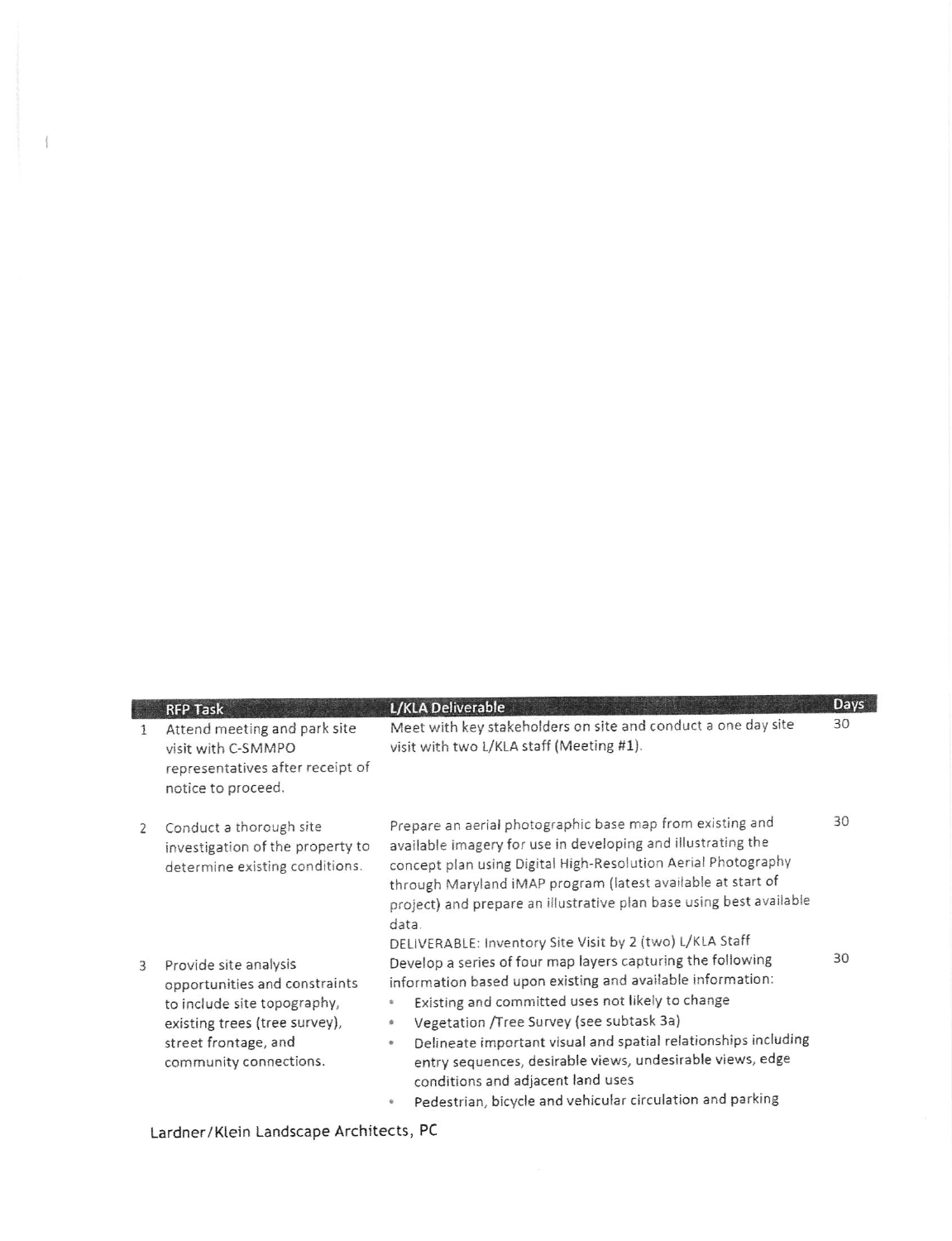| <b>RFP Task</b>                                     | L/KLA Deliverable                                                                                                                                                                                                                                                                                                                                                                                                                                                                                                                                                                                                                                                                                                                                                                                                                                                                                                                                                       | Days |
|-----------------------------------------------------|-------------------------------------------------------------------------------------------------------------------------------------------------------------------------------------------------------------------------------------------------------------------------------------------------------------------------------------------------------------------------------------------------------------------------------------------------------------------------------------------------------------------------------------------------------------------------------------------------------------------------------------------------------------------------------------------------------------------------------------------------------------------------------------------------------------------------------------------------------------------------------------------------------------------------------------------------------------------------|------|
|                                                     | Prepare a 10-page memo documenting existing conditions with<br>11 x 17 foldout maps.                                                                                                                                                                                                                                                                                                                                                                                                                                                                                                                                                                                                                                                                                                                                                                                                                                                                                    |      |
| Tree Survey                                         | DELIVERABLE Site analysis map(s) - up to four display maps at a<br>scale of 1"=100' or similar; present and discuss at meeting #2.<br>Work to be prepared by subconsultant ESA, Inc.:                                                                                                                                                                                                                                                                                                                                                                                                                                                                                                                                                                                                                                                                                                                                                                                   | 60   |
|                                                     | ESA will characterize the natural resources on-site and conduct a<br>specimen tree survey on the proposed 80-acre Lexington Manor<br>Park. ESA will locate specimen trees using a Trimble GPS Geo-XH<br>unit and will document each tree's health and size. ESA will focus<br>on evaluating the health of specimen trees including the Japanese<br>cherry and oak trees that are almost 75 years old. ESA would<br>review the existing data on these specimen trees and update this<br>information as needed to include location, species, diameter,<br>circumference, canopy width, tree height, and health. We will<br>examine the bole, bark, and canopy for die-back, fungus, disease<br>or insect damage and identify hazardous trees. Management<br>recommendations would be included with each specimen tree<br>and may include techniques such as sanitation pruning, core<br>aeration, vine pruning, fertilization, application of a fungicide, or<br>removal. |      |
|                                                     | DELIVERABLE: Letter report describing the on-site forests, field<br>sampling data sheets, table describing specimen trees, photos,<br>and an environmental features map including the soils, location<br>of forest types, specimen trees, and streams in AutoCAD or GIS<br>and PDF formats. Work is not intended for concept planning only<br>and is not intended to meet the state requirements for a Forest                                                                                                                                                                                                                                                                                                                                                                                                                                                                                                                                                           |      |
| Define permissible and non-<br>4<br>permitted uses. | Stand Delineation.<br>Develop criteria based upon (but not limited to and as developed<br>by the working group) the following:<br>Pre-demolition plans and historic use, as available<br>Conditions associated with original land purchase and<br>$\circ$<br>funding sources<br>Conditions and limitations associated with the Air<br>$\circ$<br>Installation Compatible Use Zone<br>Programmatic needs associated with potential uses as<br>۰<br>suggested by the community through the stakeholder<br>group and at the initial public meeting                                                                                                                                                                                                                                                                                                                                                                                                                         | 60   |
|                                                     | DELIVERABLE: Prepare alternative concept map "bubble"<br>diagrams at a scale of 1"=400' or similar defining areas where the<br>types indicating alternative approaches for arraying the range of<br>permissible uses and where they would be allowed, areas where<br>tree and/or natural area preservation is recommended based<br>upon the tree inventory, vehicular circulation and parking, bicycle                                                                                                                                                                                                                                                                                                                                                                                                                                                                                                                                                                  |      |

and pedestrian access and circulation

Lardner/ Klein Landscape Architects, PC